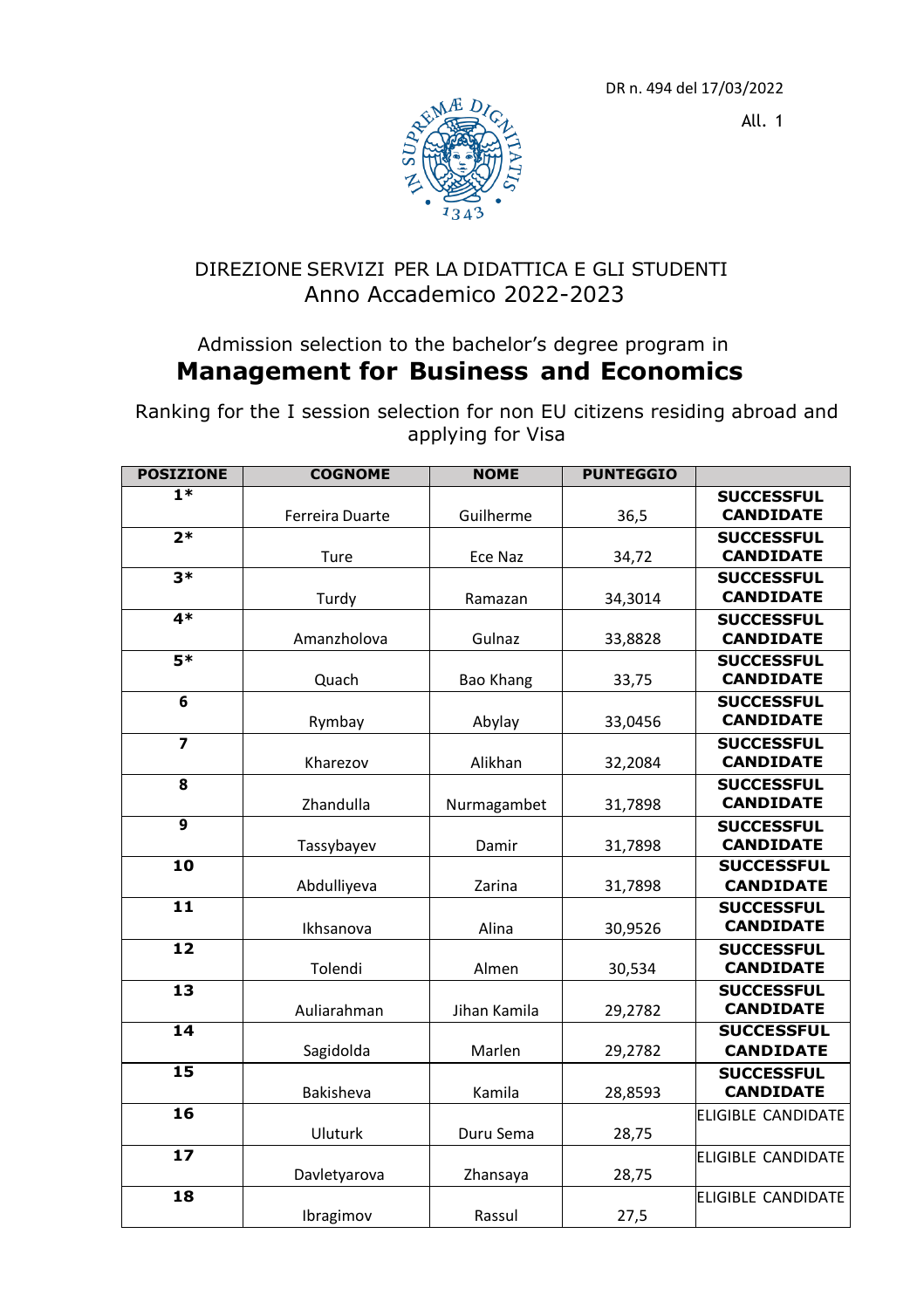

| 19              | Talgatova      | Alina                | 27,1852 | <b>ELIGIBLE CANDIDATE</b> |
|-----------------|----------------|----------------------|---------|---------------------------|
| $\overline{20}$ | Danisman       | Deniz                | 26,7666 | <b>ELIGIBLE CANDIDATE</b> |
| 21              | Barwad         | Rimjhim              | 26,75   | <b>ELIGIBLE CANDIDATE</b> |
| 22              | Aydin          | Barış                | 26,75   | <b>ELIGIBLE CANDIDATE</b> |
| 23              | Mert           | Omer Seyid           | 26,25   | <b>ELIGIBLE CANDIDATE</b> |
| 24              | Yessengeldi    | Laura                | 26,25   | <b>ELIGIBLE CANDIDATE</b> |
| $\overline{25}$ | Majdi          | Saqar                | 26      | <b>ELIGIBLE CANDIDATE</b> |
| 26              | Okat           | Tolga                | 25,5108 | <b>ELIGIBLE CANDIDATE</b> |
| 27              | Jariwala       | Kush<br>Jigneshkumar | 25,5    | <b>ELIGIBLE CANDIDATE</b> |
| 28              | Akbaba         | Omer Derin           | 25,25   | <b>ELIGIBLE CANDIDATE</b> |
| 29              | Khamzayeva     | Ayaulym              | 25      | <b>ELIGIBLE CANDIDATE</b> |
| 30              | Nazhand        | Arezoo               | 24,75   | <b>ELIGIBLE CANDIDATE</b> |
| 31              | Pham           | Thao                 | 24,6736 | <b>ELIGIBLE CANDIDATE</b> |
| 32              | Ahmed          | Arham                | 24,5    | <b>ELIGIBLE CANDIDATE</b> |
| 33              | Maratov        | Miras                | 23,4178 | <b>ELIGIBLE CANDIDATE</b> |
| 34              | Ugur           | Silanur              | 23,25   | <b>ELIGIBLE CANDIDATE</b> |
| $\overline{35}$ | Kairova        | Lashyn               | 22,25   | <b>ELIGIBLE CANDIDATE</b> |
| 36              | Nguyen         | Doan Kien            | 21,7666 | <b>ELIGIBLE CANDIDATE</b> |
| 37              | Noman          | Abdullah Al          | 21,75   | <b>ELIGIBLE CANDIDATE</b> |
| 38              | <b>Bolatov</b> | Raimbek              | 21,7434 | <b>ELIGIBLE CANDIDATE</b> |
| 39              | Popova         | Aleksandra           | 21,7434 | <b>ELIGIBLE CANDIDATE</b> |
| 40              | Dussip         | Eldar                | 20,9062 | <b>ELIGIBLE CANDIDATE</b> |
| 41              | Perin          | Derin                | 20,0922 | <b>ELIGIBLE CANDIDATE</b> |
| 42              | Sarsenbay      | Mirat                | 20,069  | <b>ELIGIBLE CANDIDATE</b> |
| $\overline{43}$ | Sharma         | Rudransh             | 19,75   | <b>ELIGIBLE CANDIDATE</b> |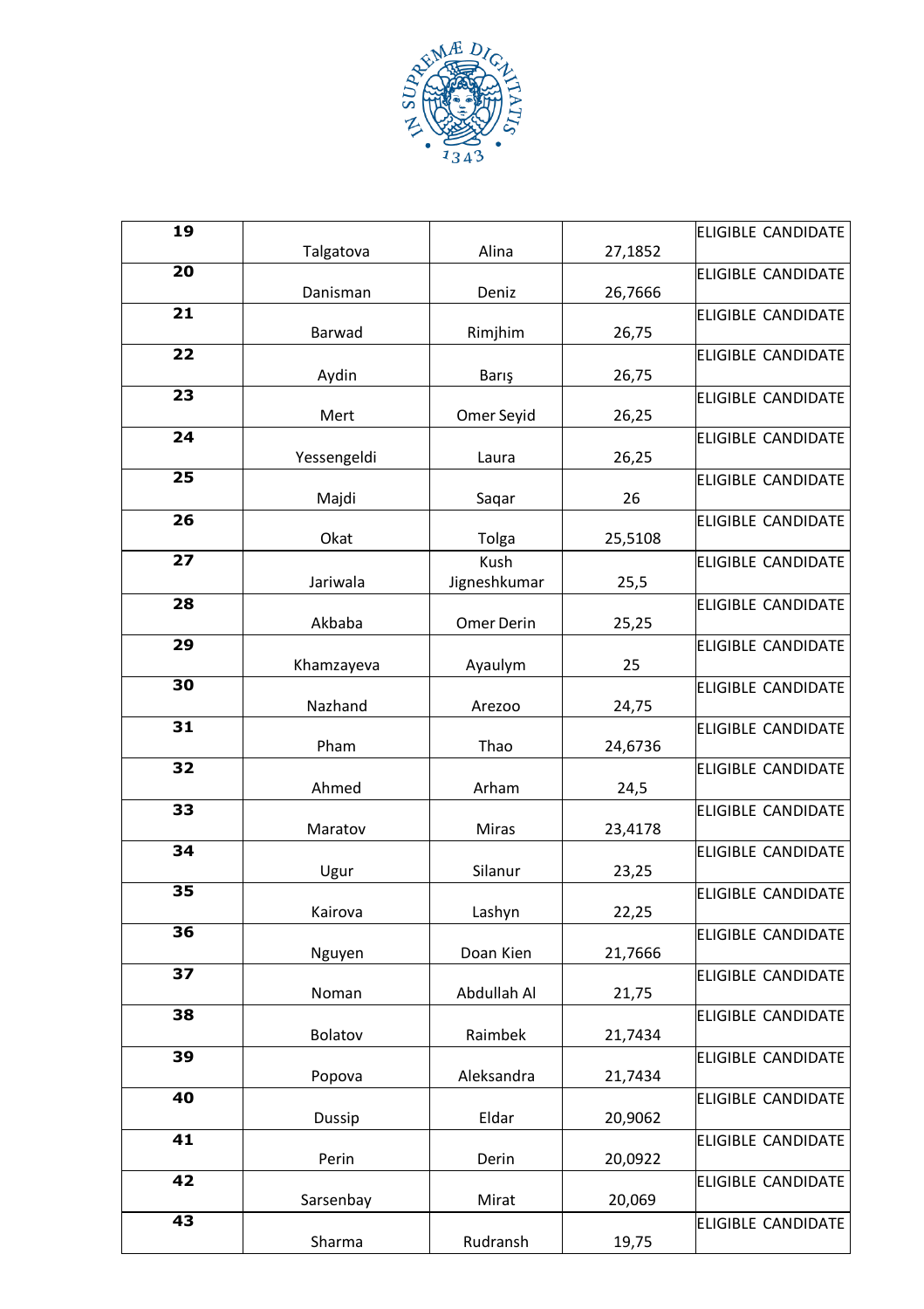

| $\overline{44}$ |                  |                  |         | <b>ELIGIBLE CANDIDATE</b> |
|-----------------|------------------|------------------|---------|---------------------------|
| 45              | Mirza            | Hafsa Waheed     | 19,75   | <b>ELIGIBLE CANDIDATE</b> |
|                 | Choopani Halgh   | Mahdi            | 19,6736 |                           |
| 46              |                  |                  |         | <b>ELIGIBLE CANDIDATE</b> |
| 47              | Sarker           | Ruhit            | 19,5    | <b>ELIGIBLE CANDIDATE</b> |
|                 | Sanchez          | Luisa Sanchez    | 18,8364 |                           |
| 48              |                  |                  |         | <b>ELIGIBLE CANDIDATE</b> |
| 49              | Ul Abdin         | Zain             | 18,75   |                           |
|                 | Budanovic        | Mateja Budanovic | 18,3946 | <b>ELIGIBLE CANDIDATE</b> |
| 50              |                  |                  |         | <b>ELIGIBLE CANDIDATE</b> |
|                 | Rahman           | Fazlur Rahman    | 18,25   |                           |
| 51              | Andrade Vilela   | Julia            |         | <b>ELIGIBLE CANDIDATE</b> |
| 52              |                  |                  | 17,5806 | <b>ELIGIBLE CANDIDATE</b> |
|                 | Ganakala         | Meghana          | 17,5    |                           |
| 53              |                  |                  |         | <b>ELIGIBLE CANDIDATE</b> |
| 54              | Faruk            | Omar             | 16,75   |                           |
|                 | Mustafa          | Aymaan           | 15,5    | <b>ELIGIBLE CANDIDATE</b> |
| $\overline{55}$ |                  |                  |         | <b>ELIGIBLE CANDIDATE</b> |
|                 | Ahmed            | Maham            | 15      |                           |
| 56              | Pirumyan         | Meri             | 14,6272 | <b>ELIGIBLE CANDIDATE</b> |
| $\overline{57}$ |                  |                  |         | <b>ELIGIBLE CANDIDATE</b> |
|                 | Akgül            | Gürkan           | 14,25   |                           |
| 58              |                  |                  |         | <b>ELIGIBLE CANDIDATE</b> |
| 59              | Wajahat          | Muhammad         | 13,3714 | <b>ELIGIBLE CANDIDATE</b> |
|                 | Singh            | Ritul            | 12,25   |                           |
| 60              |                  |                  |         | <b>ELIGIBLE CANDIDATE</b> |
|                 | Batbold          | Batmend          | 11      |                           |
| 61              | Mugunthakrishnan | Ritika           | 11      | <b>ELIGIBLE CANDIDATE</b> |
| 62              |                  |                  |         | <b>ELIGIBLE CANDIDATE</b> |
|                 | Hussain          | Murtaza          | 10,25   |                           |
| 63              |                  |                  |         | <b>ELIGIBLE CANDIDATE</b> |
| 64              | Koppy Vinod      | Vijay<br>Sharven | 9,25    | <b>ELIGIBLE CANDIDATE</b> |
|                 | Thakare          | Chandrashekhar   | 8,75    |                           |
| 65              |                  |                  |         | <b>ELIGIBLE CANDIDATE</b> |
|                 | Barapatre        | Atharva          | 5,5     |                           |
| 66              | Manwani          | Manav            | 5       | <b>ELIGIBLE CANDIDATE</b> |
| 67              |                  |                  |         | <b>ELIGIBLE CANDIDATE</b> |
|                 | Rethbe           | Fardeen Haque    | 5       |                           |
| 68              |                  |                  |         | <b>ELIGIBLE CANDIDATE</b> |
| 69              | Krishna          | Gautam           | 3       | ELIGIBLE CANDIDATE        |
|                 | Hleihil          | Walid            | 0,25    |                           |